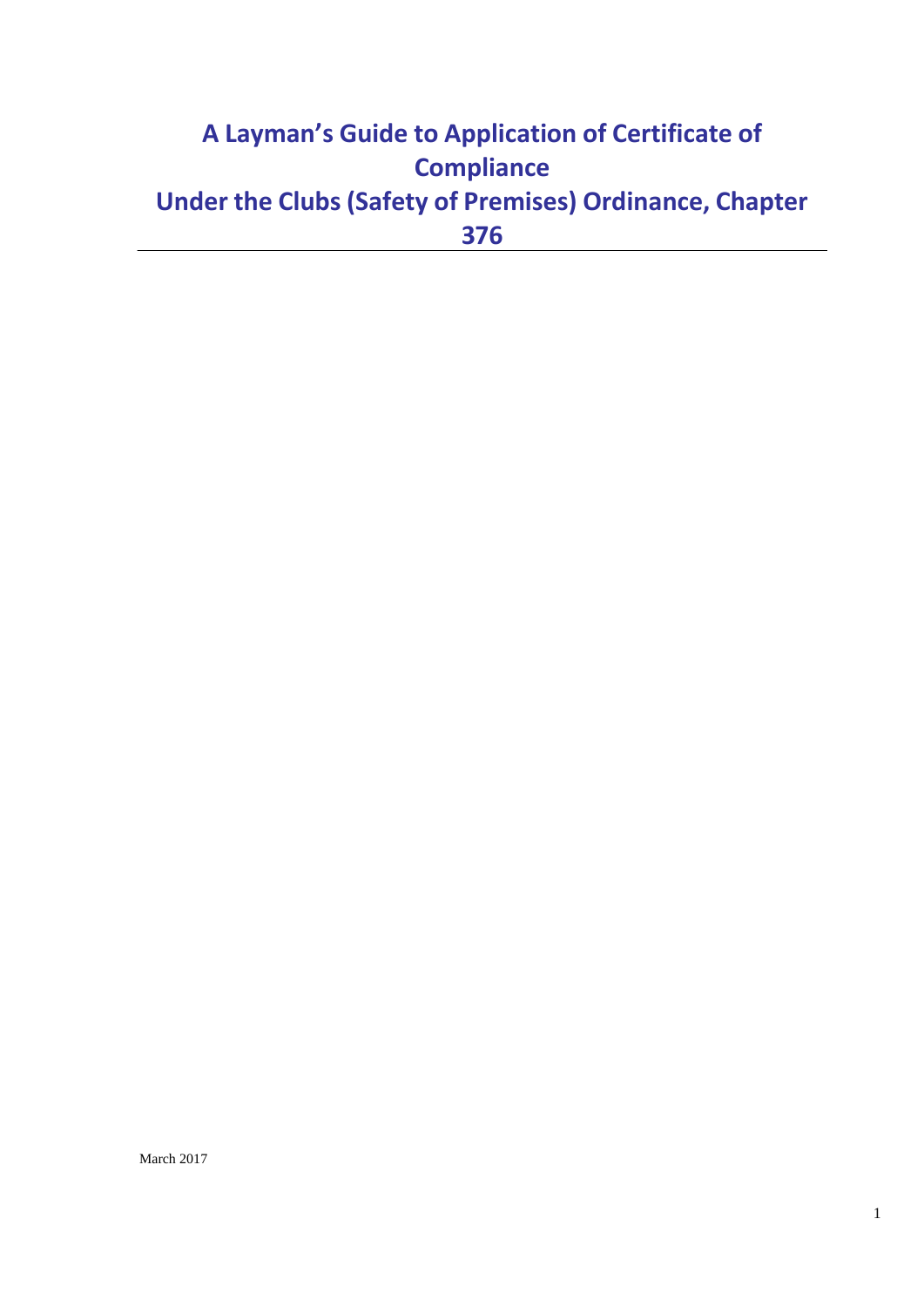# **Table of Contents**

## **Part A: General**

- 1. Introduction
- 2. What is a "Club"?
- 3. Choice of premises to be used as a club-house

### **Part B: Application Procedures**

- 4. Who to apply?
- 5. Where to apply?
- 6. How to apply?
- 7. Accommodating capacity of club premises
- 8. Application process
- 9. Preliminary site inspection
- 10. Report of completion and compliance inspection
- 11. Payment of fees and issue of Certificate of Compliance
- 12. Validity period of a Certificate of Compliance
- 13. Fees
- 14. Refusal of application
- 15. Renewal of a Certificate of Compliance
- 16. Transfer of a Certificate of Compliance
- 17. Appeal
- 18. Enquiries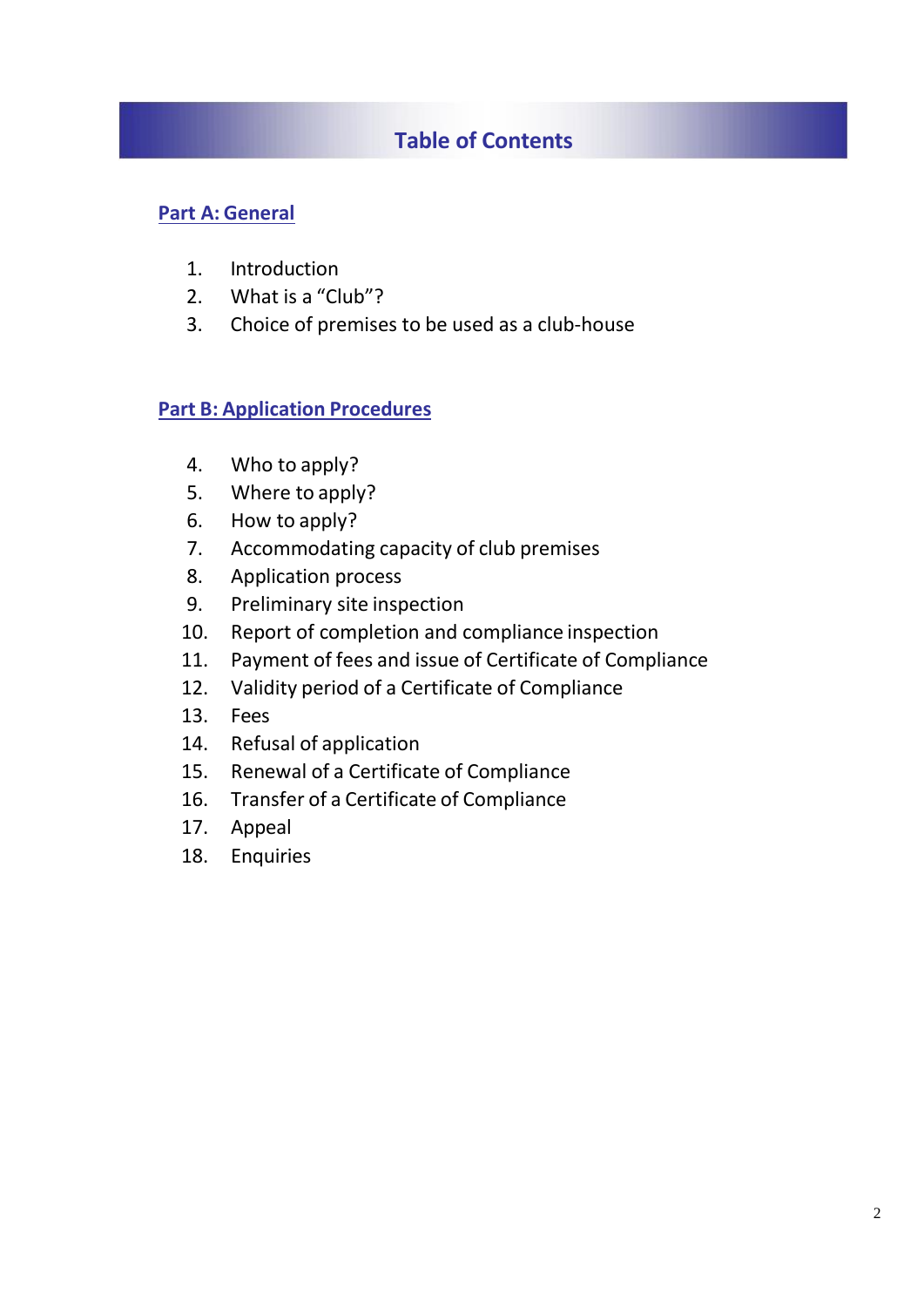|            | <b>Important Advice for Prospective Applicants</b>                                                                                                                                                                                                                                                                                                                                      |
|------------|-----------------------------------------------------------------------------------------------------------------------------------------------------------------------------------------------------------------------------------------------------------------------------------------------------------------------------------------------------------------------------------------|
|            | DO's and DON'T's                                                                                                                                                                                                                                                                                                                                                                        |
| <b>DOs</b> |                                                                                                                                                                                                                                                                                                                                                                                         |
| DO         | spend 10 minutes to go through this booklet before you go further<br>with your plan to set up and operate a club-house.                                                                                                                                                                                                                                                                 |
| DO.        | have documents to substantiate the existence and operation of<br>your club, including constitution, objectives of association, major<br>business and activities, criteria and procedures for admission of<br>members.                                                                                                                                                                   |
| DO.        | bear in mind that the Certificate of Compliance for the club-house<br>is issued on the proviso that the service and facilities of the<br>premises are to be used by members of the club and their<br>accompanied guests only.                                                                                                                                                           |
| DO         | consider enlisting the services of the professionals to assist you in<br>making application if you are not familiar with the requirements<br>for the Certificate of Compliance, e.g. to consult an authorized<br>building professional or a registered structural engineer on the<br>suitability and layout of the premises, and to prepare plans and<br>documents for the application. |
| DO         | hire competent contractor to carry out the required upgrading<br>works.                                                                                                                                                                                                                                                                                                                 |
| DO         | engage registered FSI contractors in the required fire service<br>installations.                                                                                                                                                                                                                                                                                                        |
| DO         | keep in a secure place all registered layout plans and documents<br>from the Office of the Licensing Authority for handy reference.<br>Upon written request and payment of charges, the Licensing<br>Authority may retrieve and produce copy of these documents for<br>the applicant or holder of the Certificate.                                                                      |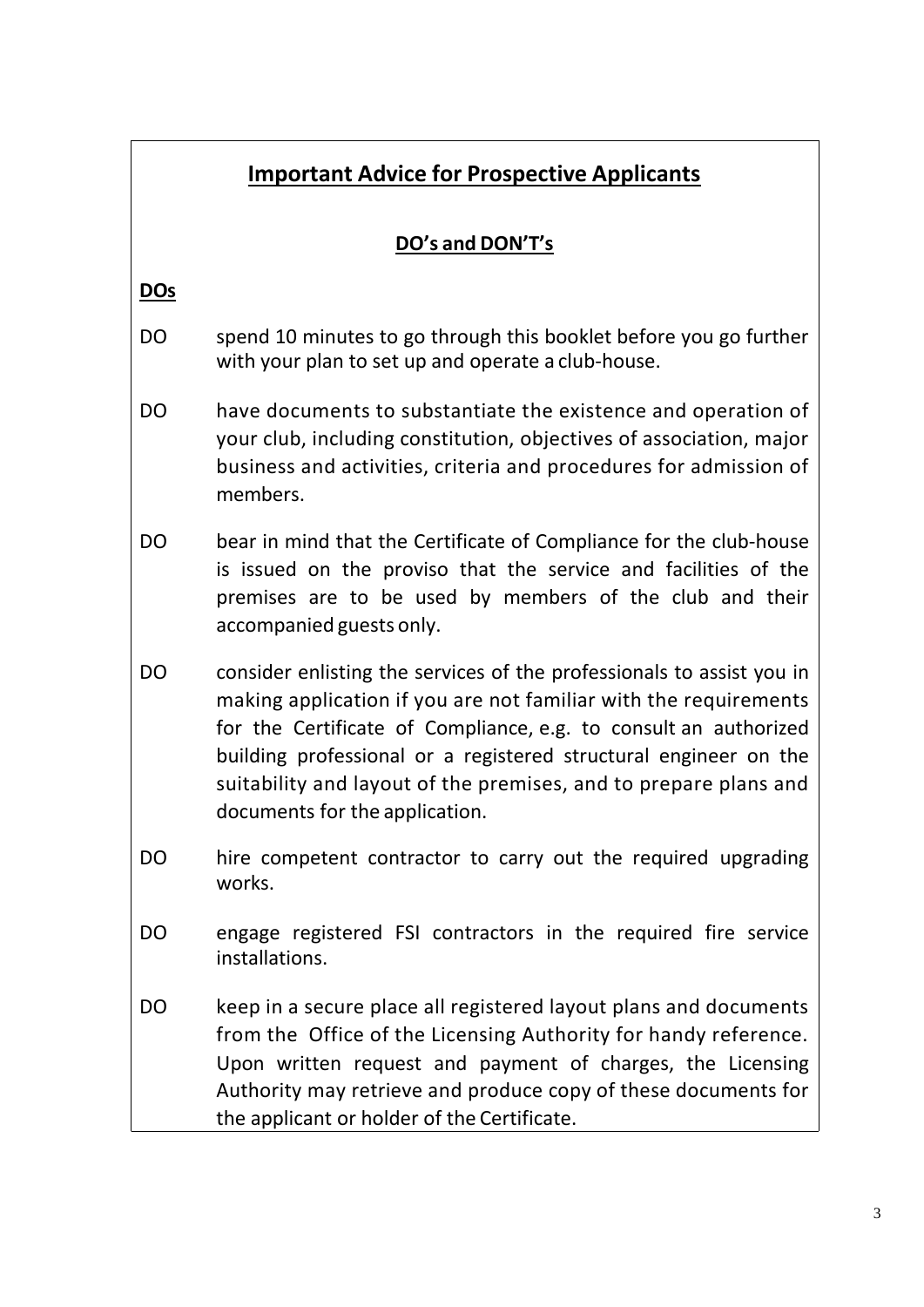# **DON'Ts**

- DON'T choose premises in a building where the Deed of Mutual Covenant (DMC) or the lease conditions contain clauses prohibiting the use of the premises as a club-house and/or its related use (copy of DMC and government lease is obtainable from the Land Registry at a fee).
- DON'T choose premises which do not have proper means of escape.
- DON'T choose premises situated in an industrial building as most of them are normally considered not suitable for use as club-house due to high potential of fire risk.
- DON'T choose floors above the ground floor of a single staircase building.
- DON'T choose premises at level four of a basement or below.
- DON'T choose premises in areas designated for emergency or circulation use such as a buffer floor or a public area of a building.
- DON'T choose premises with kitchen facilities located vertically below a registered school, child care centre, or residential care home for the elderly.
- DON'T choose premises which have unauthorized building works.
- DON'T start any construction, renovation, or decoration works in the club-house premises before the Licensing Authority has given you the advice on the upgrading requirements for the premises after the preliminary site inspection with you.
- DON'T commence operation before a Certificate of Compliance is obtained from the Licensing Authority.
- DON'T ignore the requirements imposed by other government departments including the Buildings Department, Fire Services Department, Electrical and Mechanical Services Department, and Environmental Protection Department notwithstanding that a Certificate of Compliance has been issued by the Licensing Authority.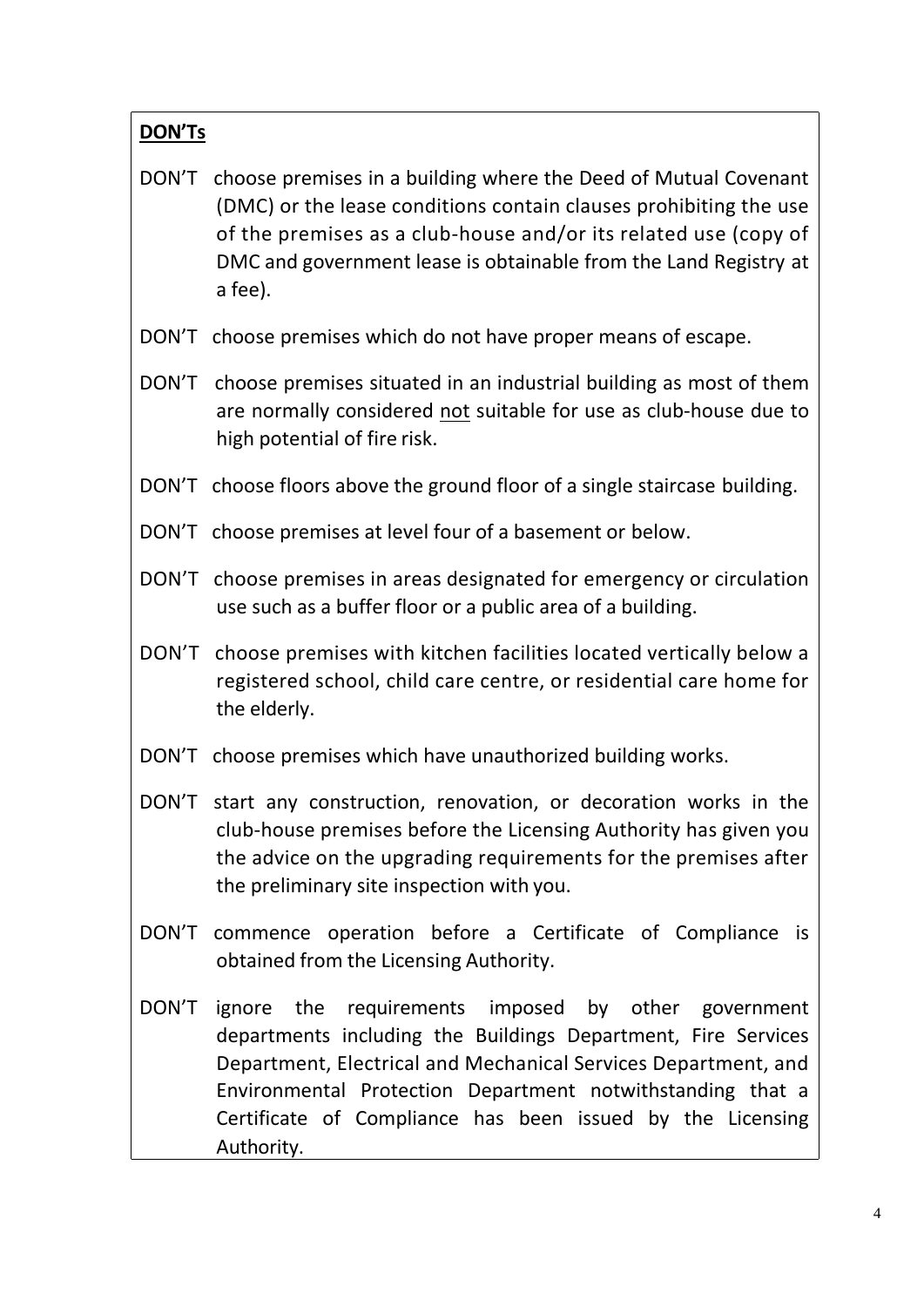# **Part A: General**

#### **1. Introduction**

Under the Clubs (Safety of Premises) Ordinance (Cap. 376), any person who on any occasion operates, keeps, manages or otherwise has control of a club-house is required to obtain a Certificate of Compliance in respect of the premises from the Licensing Authority.

This Guide explains how to apply for a Certificate of Compliance for a club-house.

The purpose of the Certificate of Compliance is to ensure that the requirements in respect of building safety, fire safety, health and sanitation for a club-house are met so as to safeguard the safety of the club members and their accompanied guests using the services and facilities provided inside the premises.

#### **2. What is a "club"?**

Under the Clubs (Safety of Premises) Ordinance (Cap. 376), "club" means any corporation or association of persons formed for the purpose of affording its members facilities for social intercourse or recreation and which –

- (a) provides services for its members (whether or not for the purpose of gain); and
- (b) has a club-house of which only its members and their accompanied guests have a right of use.

"Club-house" means any premises or part thereof exclusively set aside for use permanently or temporarily by a club and its members.

Applicants are advised to seek professional advice as to whether or not, on the basis of the mode of operation of their club-house, they need a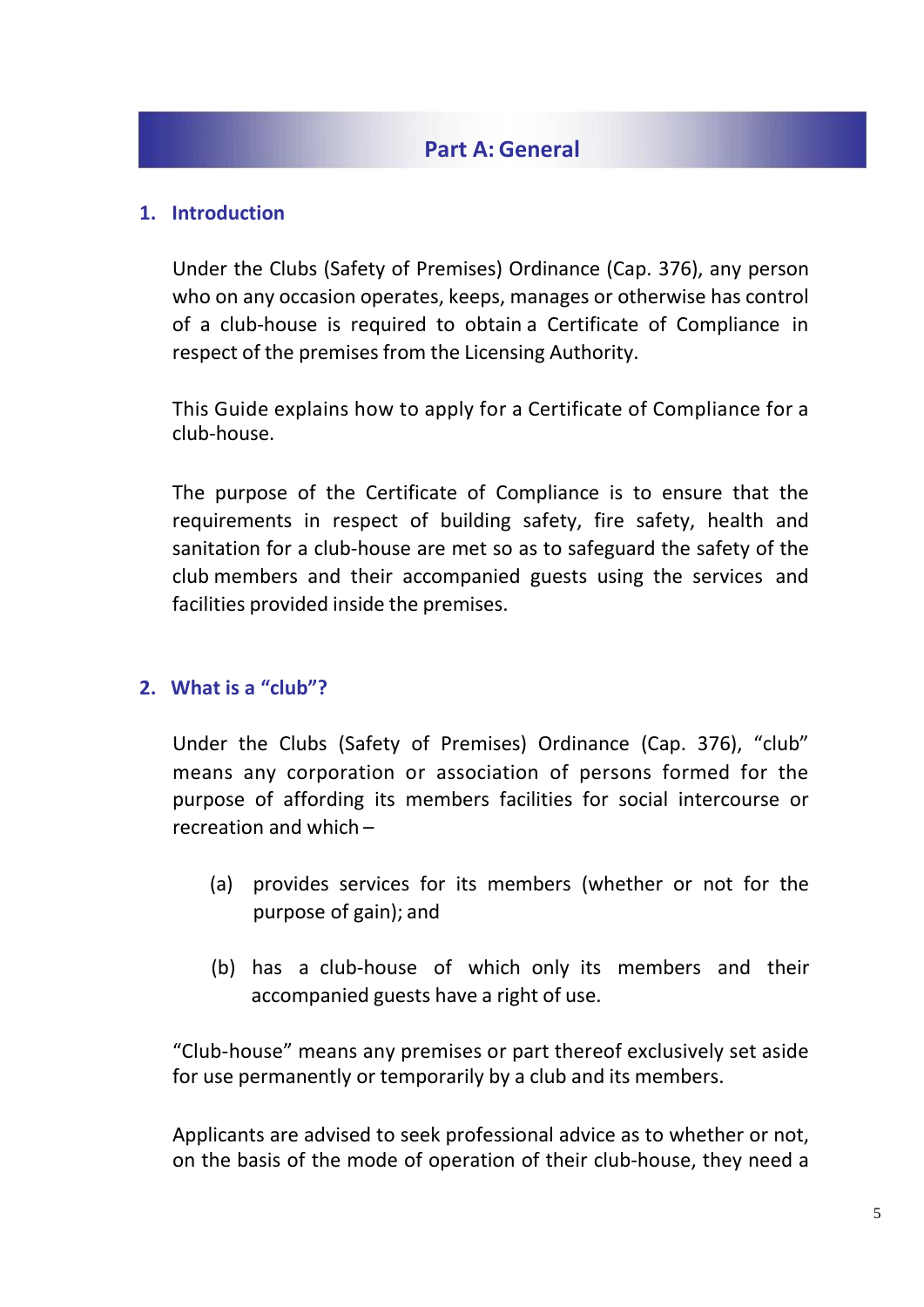certificate of Compliance for the premises.

## **3. Choice of premises to be used as a club-house**

The premises proposed to be used as a club-house should --

- (a) be fit for use as a club-house (i.e. it is not associated with any kind of high fire risk to which access for the purpose of rescue is difficult in case of emergency);
- (b) satisfy the building safety requirements such as having adequate means of escape and fire resisting construction, structurally capable of withstanding the required imposed load due to the change in use, and free from unauthorized building works and advertising signs attached on the external walls;
- (c) satisfy the fire safety requirements such as adequate appropriate fire service installations and equipment;
- (d) have adequate lighting and ventilation; and
- (e) have sufficient sanitary fitments.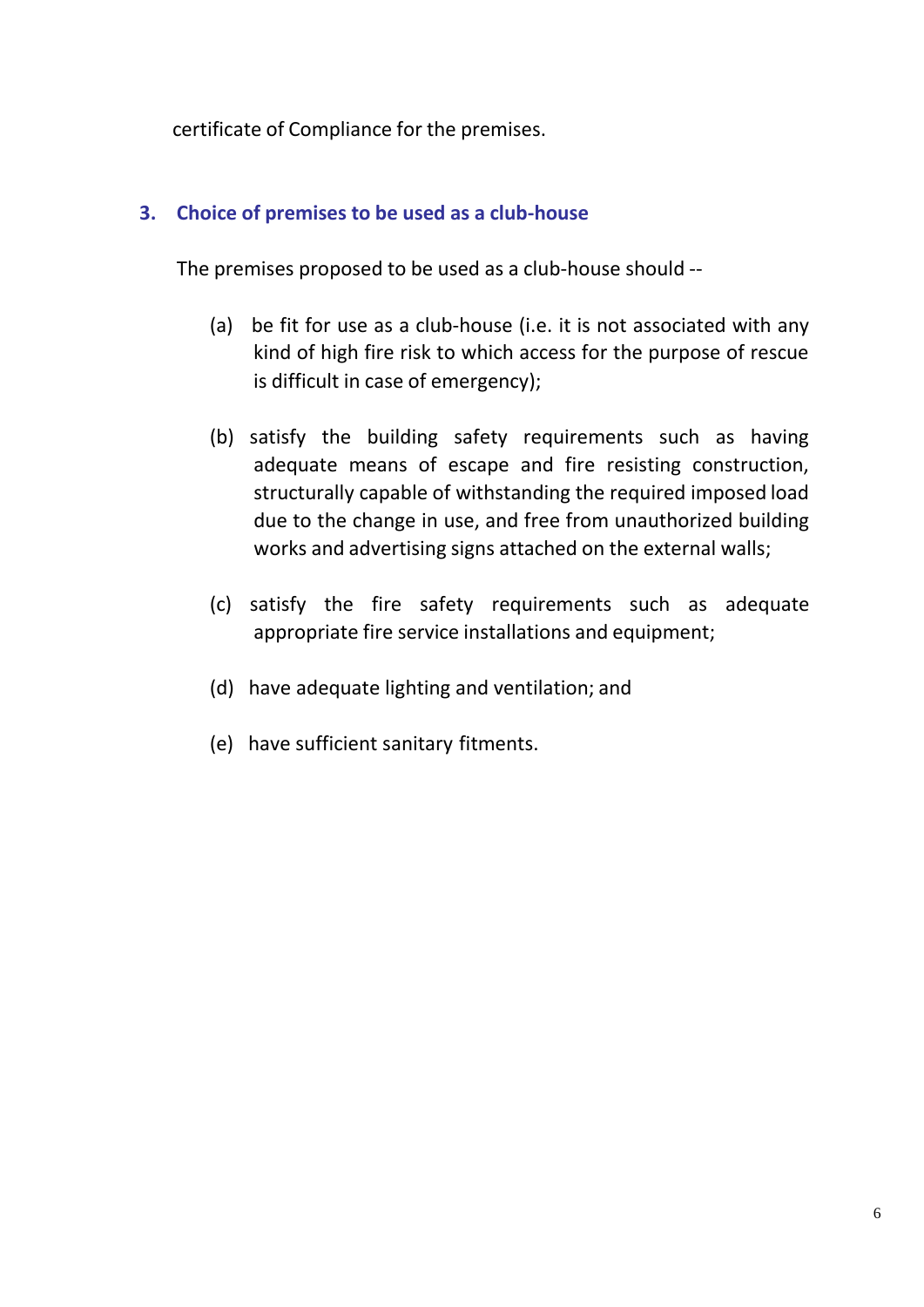# **IMPORTANT NOTE**

- (1) Any club-house application in respect of premises approved by the Building Authority for domestic use shall be accompanied by evidence showing that Building Authority has granted prior approval/acceptance for the change of use of the premises from domestic to non-domestic use. This arrangement has taken effect and applied to application made on and after 1.1.2008.
- (2) Any application for club-house with sleeping accommodation in respect of premises approved by the Building Authority for non-domestic use shall be accompanied by evidence showing that the Building Authority has granted prior approval/acceptance for the change of use in respect of the part of the premises for providing sleeping accommodation from non-domestic to domestic use. This arrangement has taken effect and applied to application made on and after 15.8.2011.
- (3) In the absence of written approval/acceptance from the Building Authority, the Secretary for Home Affairs will not process the application under the Clubs (Safety of Premises) Ordinance Cap. 376. For avoidance of doubt, the above apply to alteration of existing club-house for providing sleeping accommodation, and extension of existing club-houses. For enquiries on the procedure of application to the Building Authority for such change of use of the concerned premises, you may contact the Buildings Department at 2626 1616.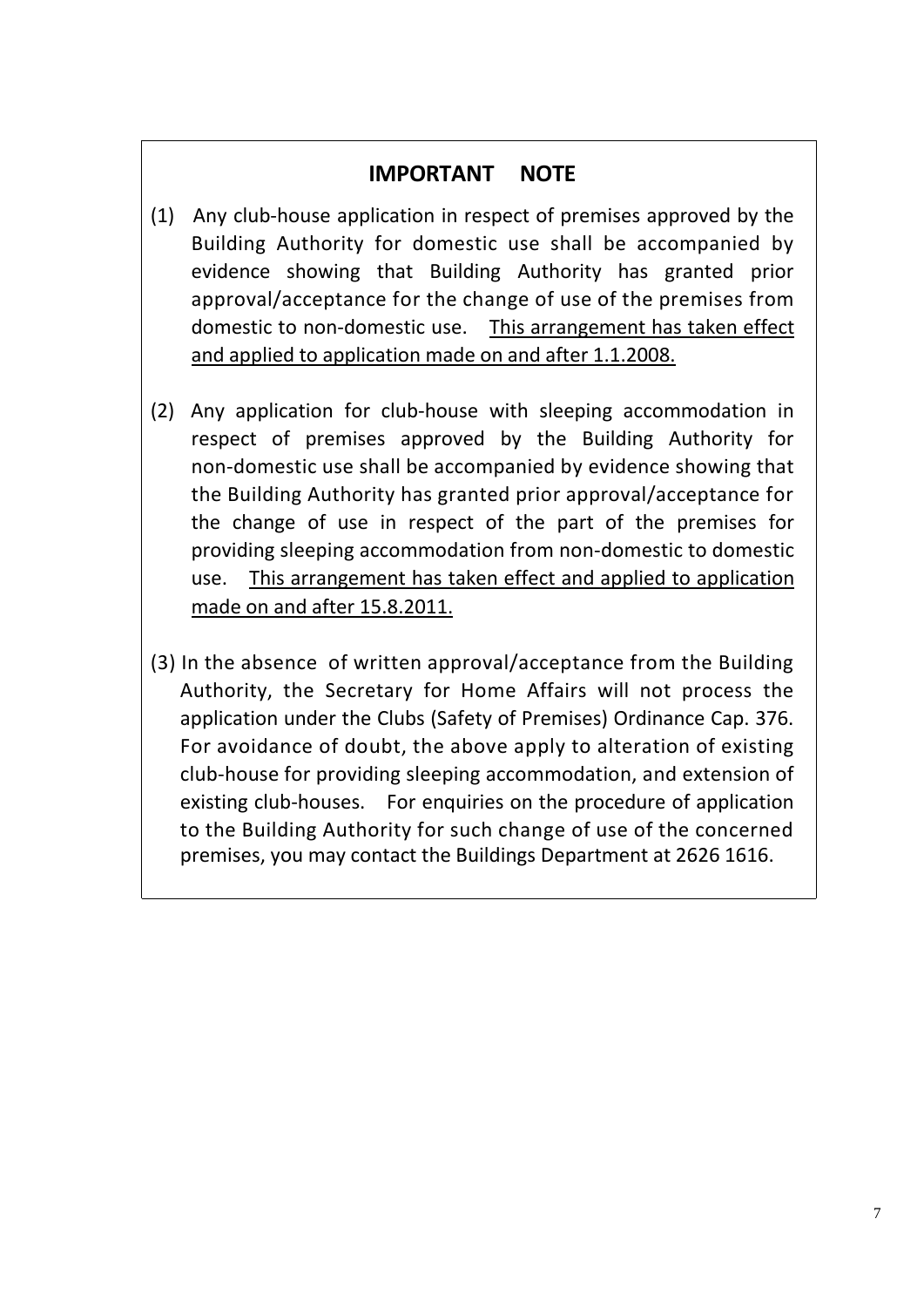### **4. Who to apply?**

Applicants may either be an individual (who is an office-bearer of the club or the appointed person representing the club), or a body corporate (e.g. a limited company).

Corporate applicant should authorize a person to represent the club in making application. The authorization should be made by resolution of the Board of Directors (or the governing body) and a formal documentation should be provided to substantiate the authorization.

### **5. Where to apply?**

Application should be made at the Office of the Licensing Authority by means of an application form (HAD 142) which is obtainable from all District Offices and the Office of the Licensing Authority, or downloaded from the Home Affairs Department's website of http://www.had.gov.hk/en/public\_forms/forms.htm. The address and telephone number of the Office of the Licensing Authority are listed in Section 18 of this booklet.

Application in electronic form is also accepted by the Licensing Authority at the following e-address: hadlaenq@had.gov.hk. For detail, please visit the Home Affairs Department Office of the Licensing Authority's website - http://www.hadla.gov.hk.

#### **6. How to apply?**

The duly completed application form (HAD 142), in duplicate, should be forwarded to the Office of the Licensing Authority by hand, mail or electronic means together with the following documents: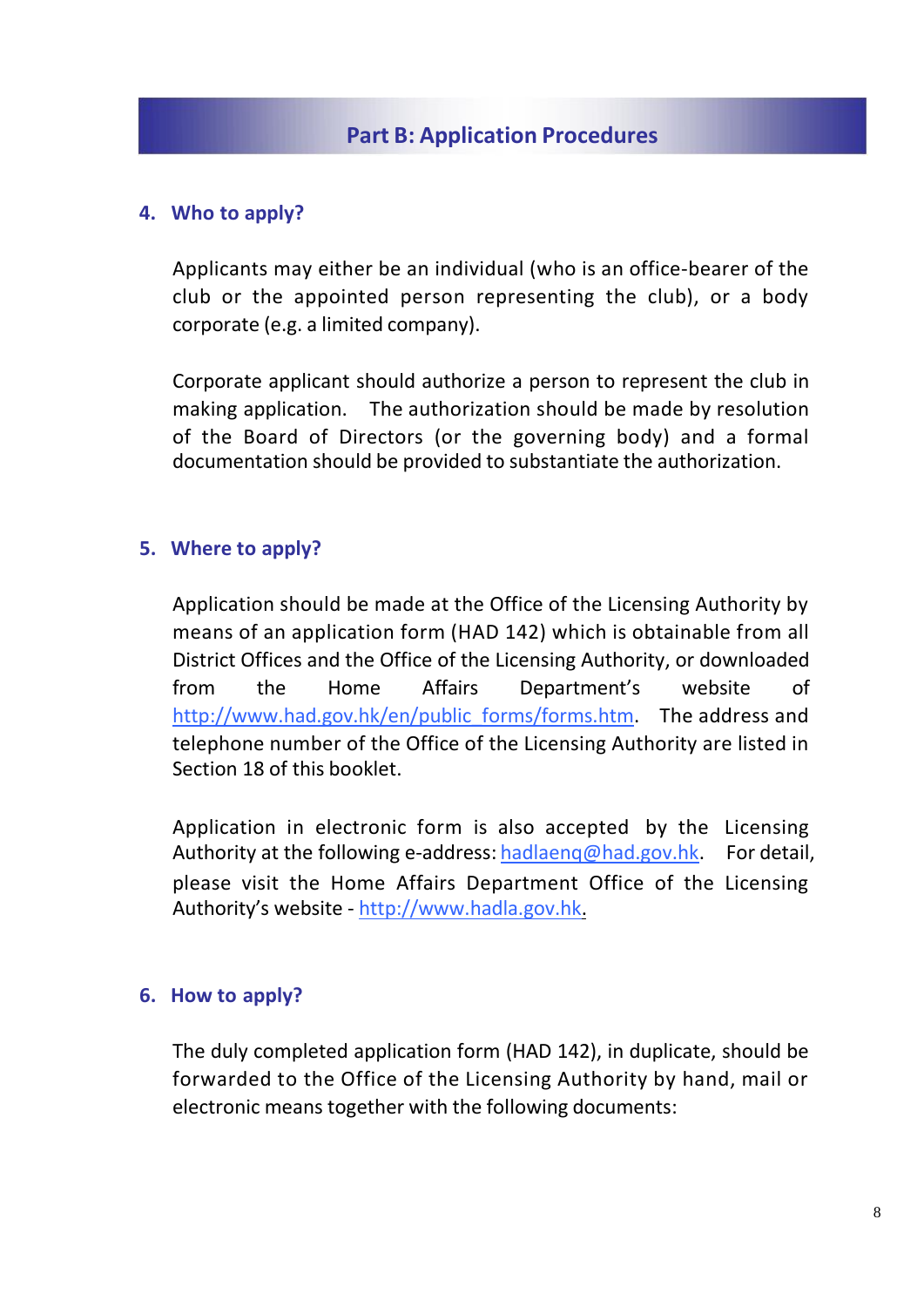# *If the applicant is an individual*

- (a) a photocopy of the identity card of the applicant;
- (b) a copy of the constitution of the club;
- (c) a photocopy of the Business Registration Certificate of the club, if applicable;

# *Or, if the applicant is a company*

- (a) a photocopy of the Business Registration Certificate of the company;
- (b) a certified true copy of the Memorandum and Articles of Association of the company, and the resolution of the Board of Directors approving the constitution of the club;
- (c) a copy of the constitution of the club;
- (d) a certified true copy of the resolution by the Board of Directors showing the details of the authorized person and the authority given to this person to exercise personal supervision of the operation, keeping, management and control of the club and club-house; and the notice of acceptance of those responsibilities by the authorized person;

### *plus*

- (e) declared statements by the applicant to substantiate that the club is to be operated as a club under the Clubs (Safety of Premises) Ordinance (Cap. 376) confirming:
	- (i) the business and activities stated in the application form are in congruence with the constitution of the club, and
	- (ii) the criteria and procedures for recruitment of members tally with the objectives of the club as provided in the constitution;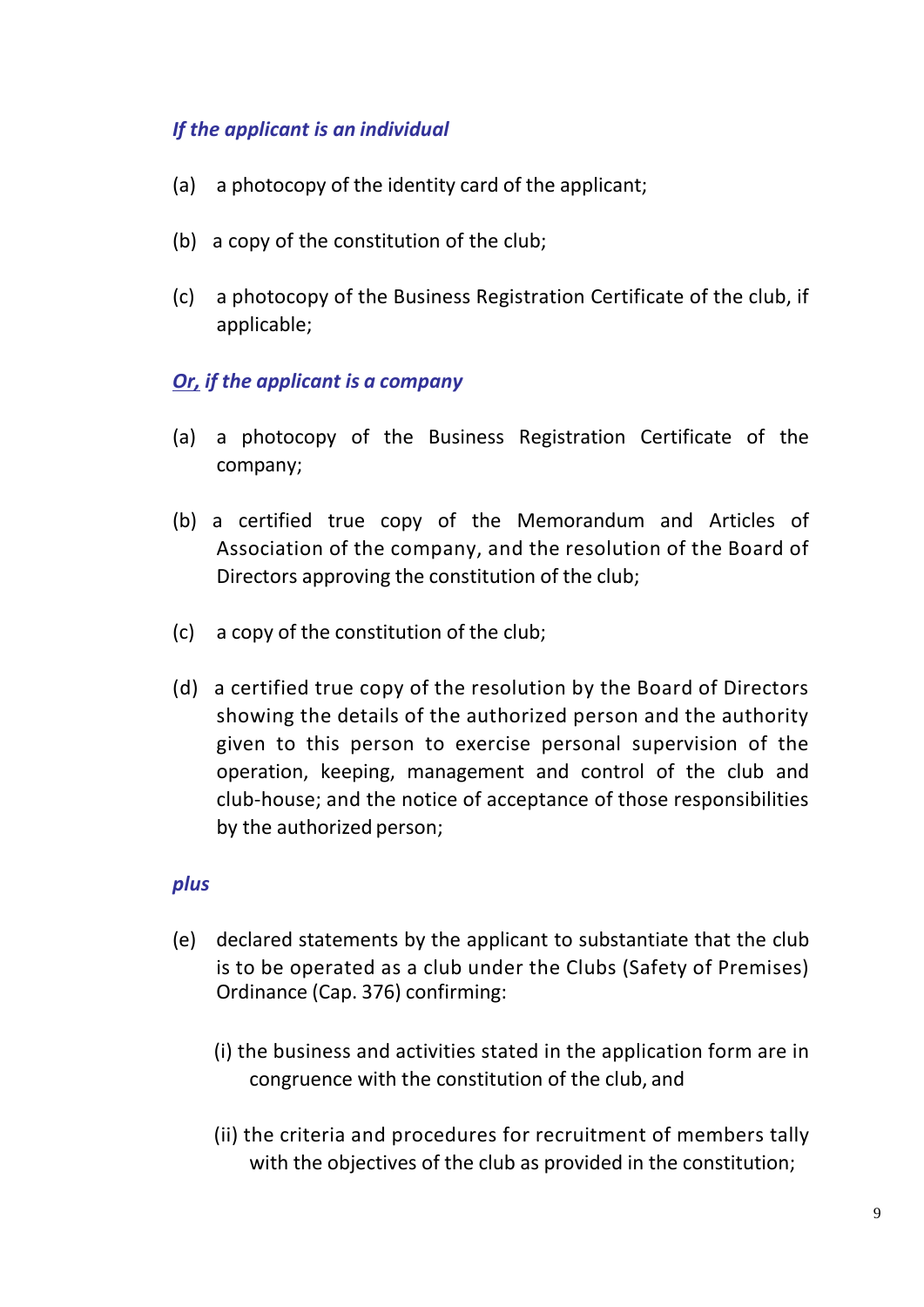- (f) 3 copies of the layout plans of the proposed premises, drawn in metric units and to scale of not less than 1:100 with the area intended for Certificate of Compliance clearly delineated. The layout plans should show:
	- (i) the intended use of all designated areas and rooms with the necessary dimensions and annotations;
	- (ii) all existing and or proposed building works in the premises;
	- (iii) the types, standards and specifications of all materials used and/or intended to be used in the premises;
	- (iv) all the existing and proposed sanitary fitments and drainage works;
	- (v) the location of all windows, ventilation ducting and means of mechanical ventilation (if any); and
	- (vi) the extent and details of raised floors, partitions and other alterations.

To enable prospective applicants to prepare submission of documents, samples of a dummy completed application form and one set of registered layout plans of a club-house are shown in the Office of the Licensing Authority's website – http://www.hadla.gov.hk.

### **7. Accommodating capacity of club premises**

The number of persons to be allowed in a club-house (the accommodating capacity) depends on a number of considerations such as the type and total usable floor area of the premises. In this connection, the Licensing Authority would, upon written request, provide prospective applicants in 10 working days the estimated accommodating capacity of the premises proposed to be used as a club-house.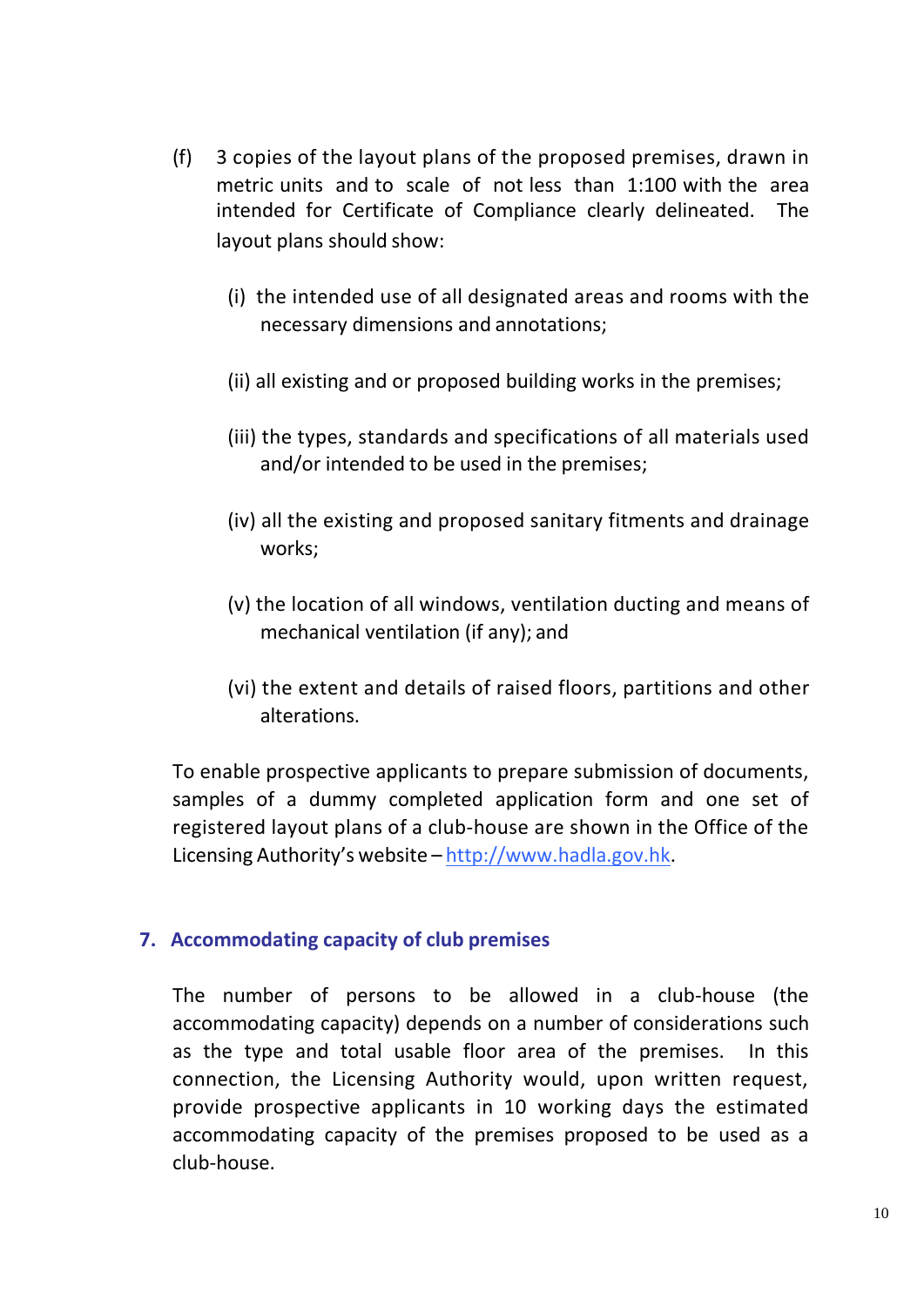The maximum capacity of a club-house will be specified in the Conditions of the Certificate of Compliance of the respective premises.

#### **8. Application process**

Upon receipt of an application for Certificate of Compliance, the Licensing Authority will give a written acknowledgement within 4 working days. After ascertaining that all documents required for processing the application (see Section 6 above) are available, staff of the Licensing Authority will arrange with the applicant for a preliminary site inspection (see Section 9 below).

On the basis of the findings of the preliminary site inspection, the Licensing Authority will notify the applicant in writing in 22 working days the upgrading works required to be carried out in the premises for compliance with the requirements and standards stipulated for the Certificate. The applicant is expected to complete all the required upgrading works within 6 months.

The applicant should report to the Licensing Authority completion of the required upgrading works by means of the prescribed form provided. Upon receipt of the report, staff of the Licensing Authority would arrange with the applicant to conduct a compliance inspection (see Section 10 below) to the premises. If there are incomplete, unsatisfactory and/or outstanding works found during the compliance inspection, the applicant will be asked to rectify them accordingly.

Prospective applicants are advised to read another booklet published by the Office of the Licensing Authority with the title of "A Guide to Compliance Requirements for the Certificate of Compliance for Club-houses" which outlines the general safety and compliance requirements applicable to most club premises.

Below is a flow chart depicting the application and vetting process: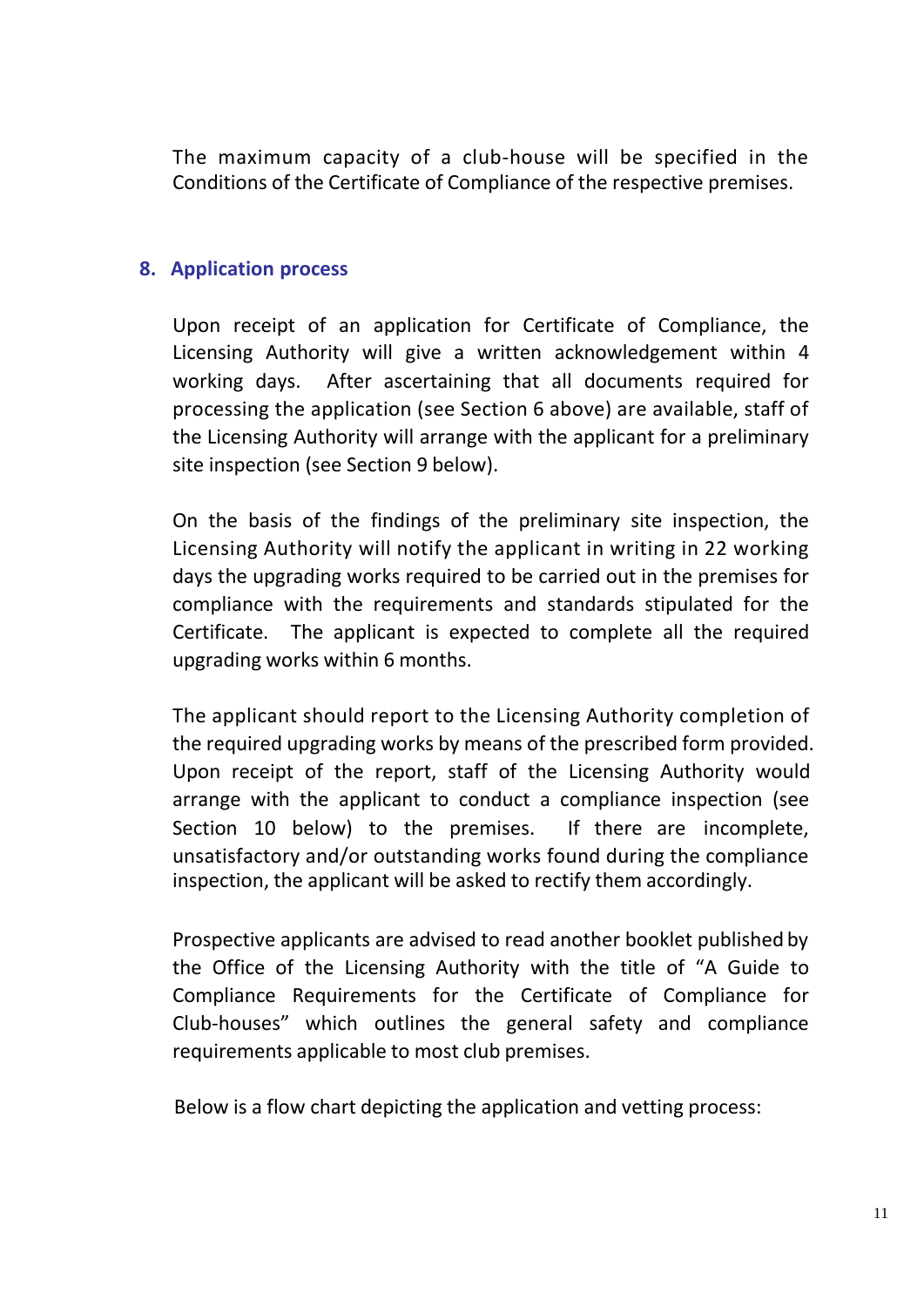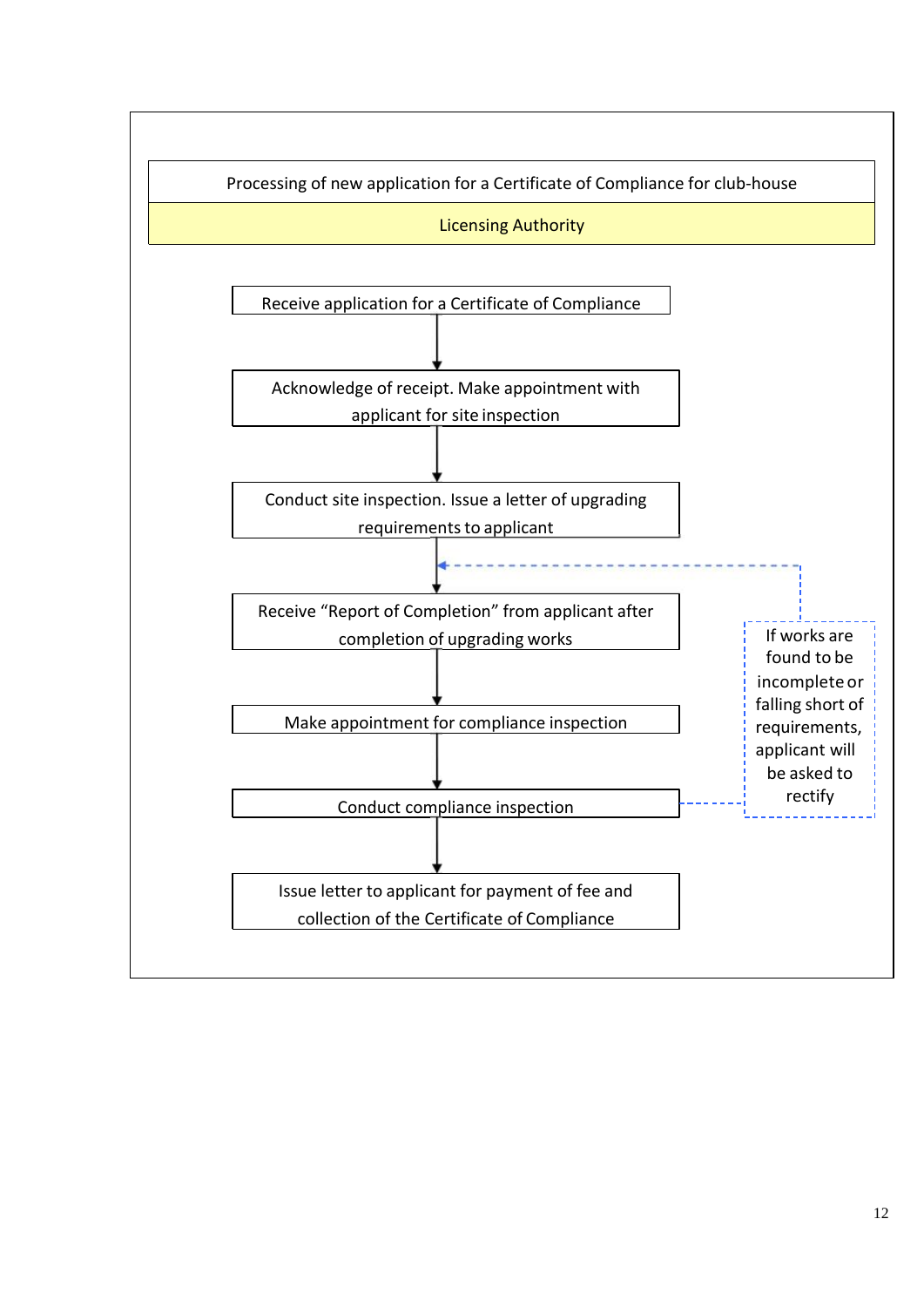#### **9. Preliminary site inspection**

After receipt of an application and all the required supporting documents, staff of the Licensing Authority would contact the applicant to arrange for a mutually convenient date to conduct a preliminary site inspection of the proposed premises.

The preliminary site inspection is to ascertain whether or not the premises do comply with the building safety, fire safety, health and sanitation requirements set out for the Certificate of Compliance. The items to be checked include:

#### *On building safety, health and sanitation provisions*

- (a) details of the building (type, width of staircases, means of escape, whether or not the submitted layout plans are approved ones);
- (b) internal layout (compartments, exit routes, travel distance, width and height of internal exit routes);
- (c) separation details (perimeter walls, floor slab, enclosure for high risk areas, pipe ducts, fire damper to air ducts, holes/gaps/service pipes, insulation around chiller pipes);
- (d) capacity (layout configuration, calculations, usable floor area of the premises, acceptability of the discharge routes);
- (e) sanitary fitments (total number of users, provision of water-closets and wash-hand basins) and plumbing (pipes material and diameter);
- (f) unauthorized building works;
- (g) structural stability;
- (h) lighting and ventilation (in toilets, kitchen, offices, rooms and artificial lighting); and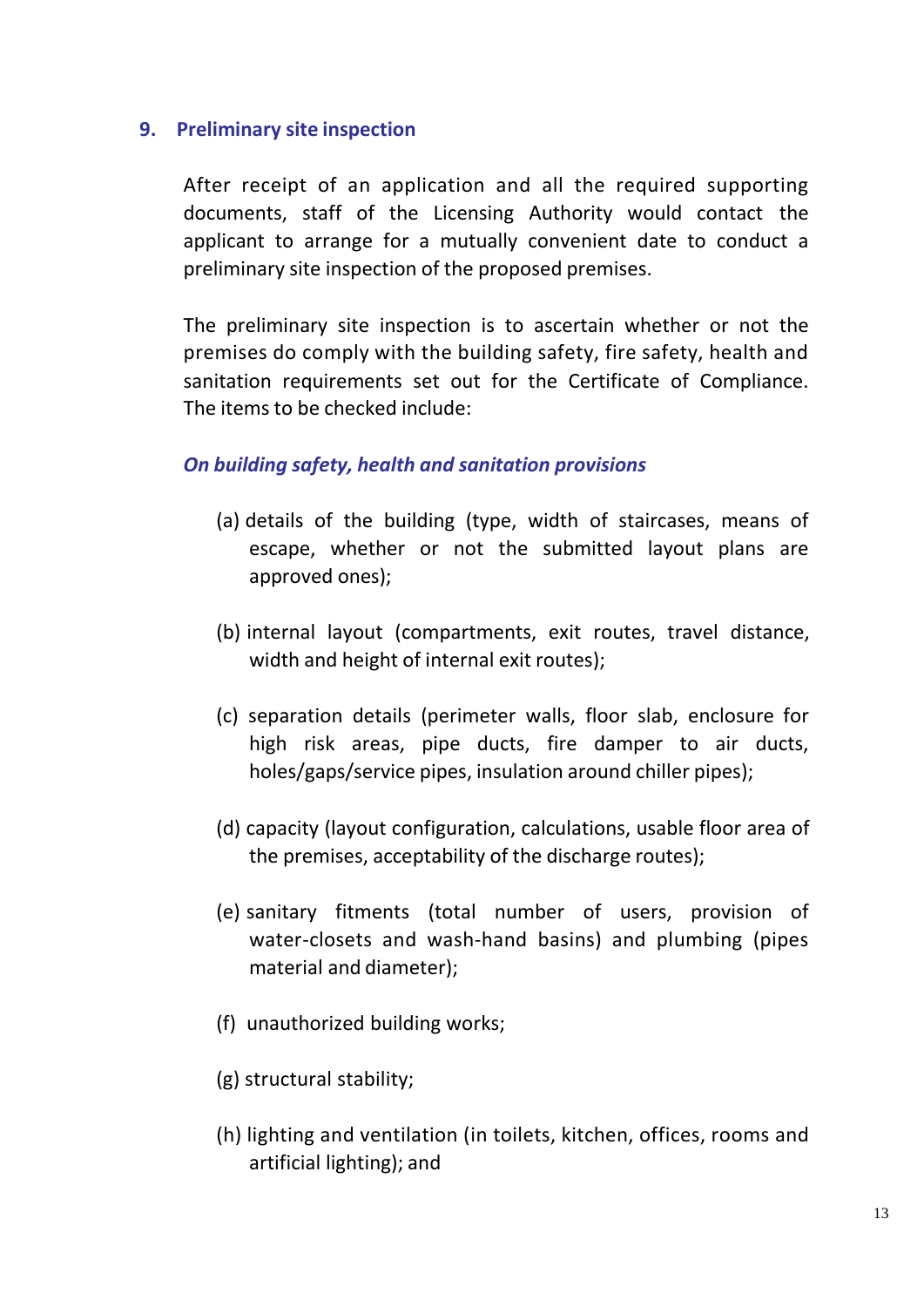(i) facilities in the premises (food counter, kitchen, pantry, fuel use, sleeping accommodation, facilities for disabled persons, fireman lifts)

## *On fire safety*

- (a) type of building where the premises are situated, existing fire service installations (fire extinguisher, fire hydrant, hose reel, dry riser, sprinkler, fire detection systems, fire alarm systems), and number of staircases;
- (b) the premises (type of activities of the club, floor area, combustibles per m2, percentage of area to form cubicles by combustible partitions, percentage of windows sealed up, assessment of fire potential, provision of kitchen, fuel used, provision of fire service installations, number of exits, sleeping accommodation); and
- (c) other occupancies of the building.

After the site inspection, the applicant will be notified within 22 working days in writing of the upgrading works required for the premises to comply with the safety, health and sanitation requirements for the proposed club-house. The applicant is expected to complete the upgrading works in not more than 6 months.

#### **10. Report of completion and compliance inspection**

Upon completion of the required upgrading works, the applicant should use the Report of Completion form to report it to the Licensing Authority. Staff of the Licensing Authority would make an appointment with the applicant for a compliance inspection to the premises.

If there are any inadequacies, incompletion and/or unsatisfactory items found during the compliance inspection, the applicant will be notified of them in writing for rectification. The applicant will be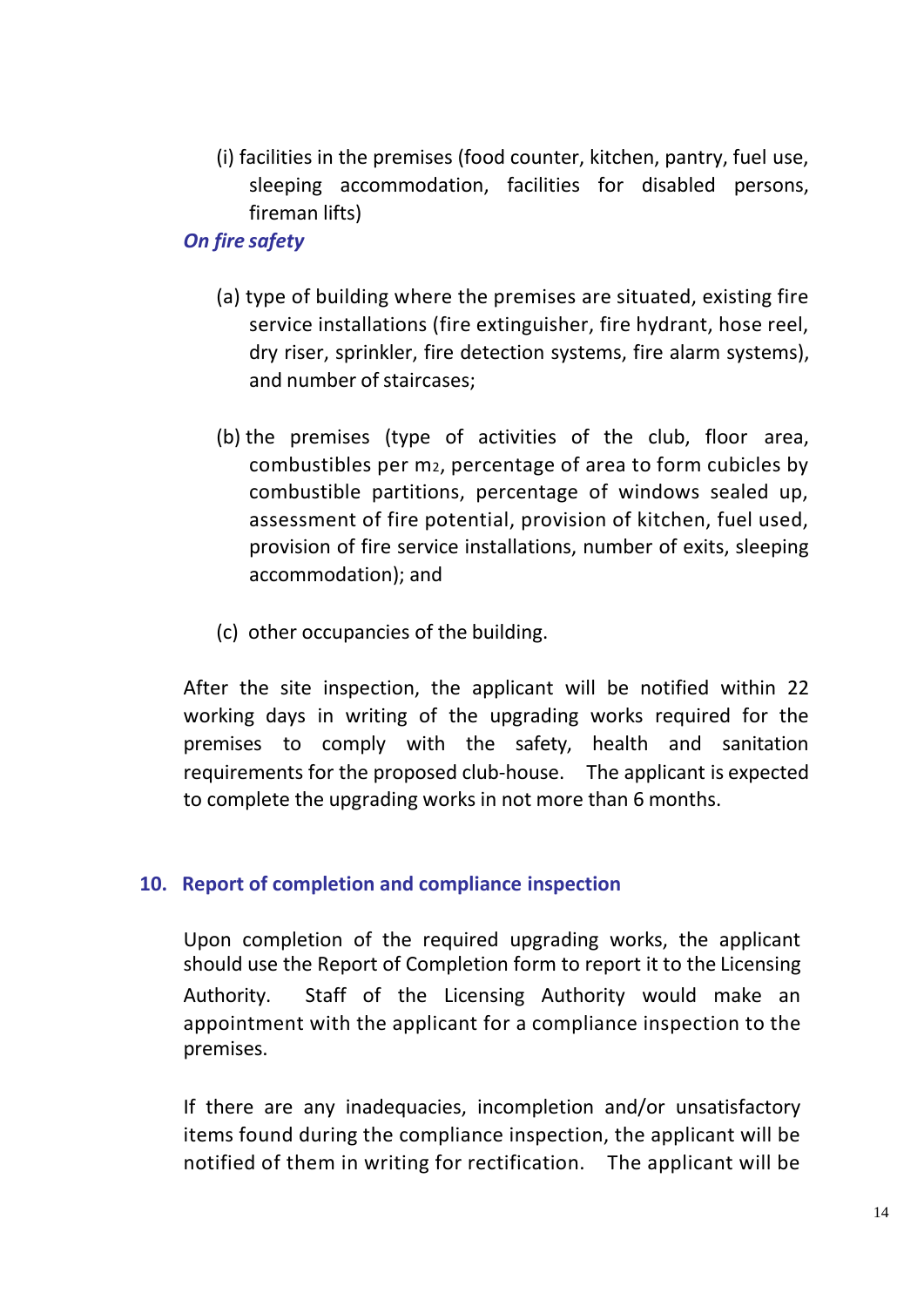required to submit another Report of Compliance Form to report completion of the outstanding and rectification works.

## **11. Payment of fees and issue of Certificate of Compliance**

Upon confirmation of the completion of the compliance requirements of the premises, the applicant will be notified of the results in writing, and the Certificate of Compliance will be issued upon receipt of payment of the prescribed fee.

Applicants and holders of Certificate of Compliance are reminded to keep in a secure place all types of plans, correspondence and documents in connection with the application and issue of the certificate for handy reference. Copies of layout plans and ventilation plans of the certificated premises may be made for certificate holders and applicants concerned upon written request and payment of charges.

After the issue of the Certificate of Compliance, certificate holders must seek the prior approval of the Licensing Authority whenever they want to carry out alteration and/or addition works in the certificated premises.

# **12. Validity period of a Certificate of Compliance**

The validity period of a Certificate of Compliance is normally one year. The Certificate is renewable on an annual basis.

### **13. Fees**

The fee payable is determined by reference to the gross floor area of the club-house, which is tabulated as follows –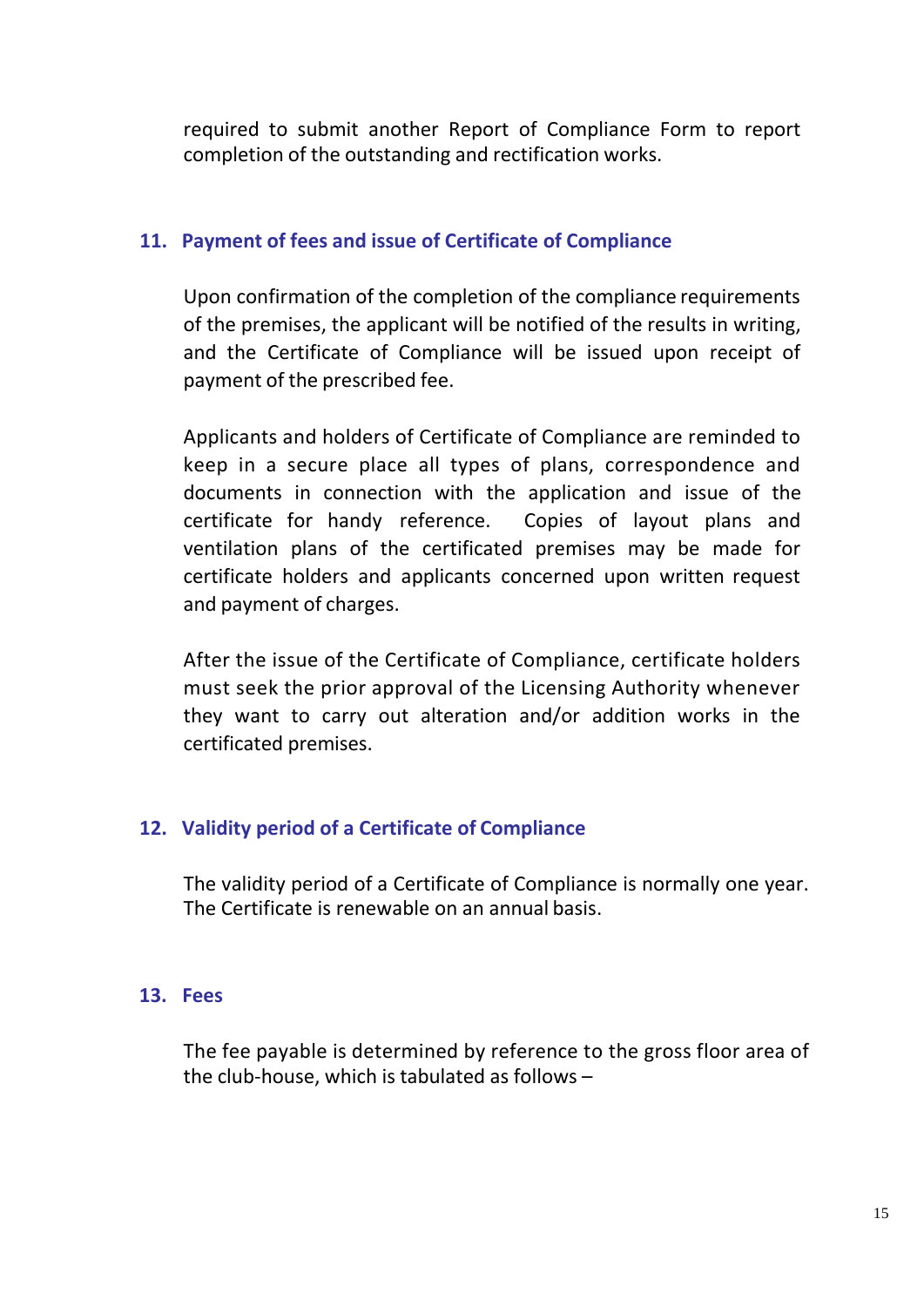| <b>Gross Floor Area</b>                                      | <b>Annual Fee*</b> |
|--------------------------------------------------------------|--------------------|
| Not exceeding 100m <sub>2</sub>                              | \$4,025            |
| Over 100m <sub>2</sub> , but not exceeding 150m <sub>2</sub> | \$4,805            |
| Over 150m <sub>2</sub> , but not exceeding 200m <sub>2</sub> | \$6,730            |
| Over 200m <sub>2</sub> , but not exceeding 250m <sub>2</sub> | \$8,535            |
| Over 250m <sub>2</sub> , but not exceeding 300m <sub>2</sub> | \$10,600           |
| Over 300m <sub>2</sub> , but not exceeding 350m <sub>2</sub> | \$12,400           |
| Over 350m <sub>2</sub> , but not exceeding 400m <sub>2</sub> | \$14,300           |
| Over 400m <sub>2</sub> , but not exceeding                   | \$25,300           |
| 1,000m <sub>2</sub>                                          |                    |
| Over 1,000m <sub>2</sub>                                     | 553.500            |

\* The fee scale shown in this table is correct at the time of publication (September 2007). As the fee scale is subject to periodical review, please visit the Licensing Authority's website for the updated fee scale.

#### **14. Refusal of application**

The Licensing Authority may refuse an application on one or more of the following grounds:

- (a) the premises are not fit to be used for the purposes of a club-house for reasons connected with (i) the situation, means of ingress or egress, design, construction, size, equipment, or type of building; or (ii) the protection of life and property under the Fire Services Ordinance (Cap. 95);
- (b) the premises do not comply with any requirement relating to design, structure, fire precautions, health, sanitation and safety set out in the Buildings Ordinance (Cap. 123); or
- (c) the operation, keeping, management and other control of the club-house would not be under the continuous and personal supervision of the person to whom the Certificate of Compliance would be issued.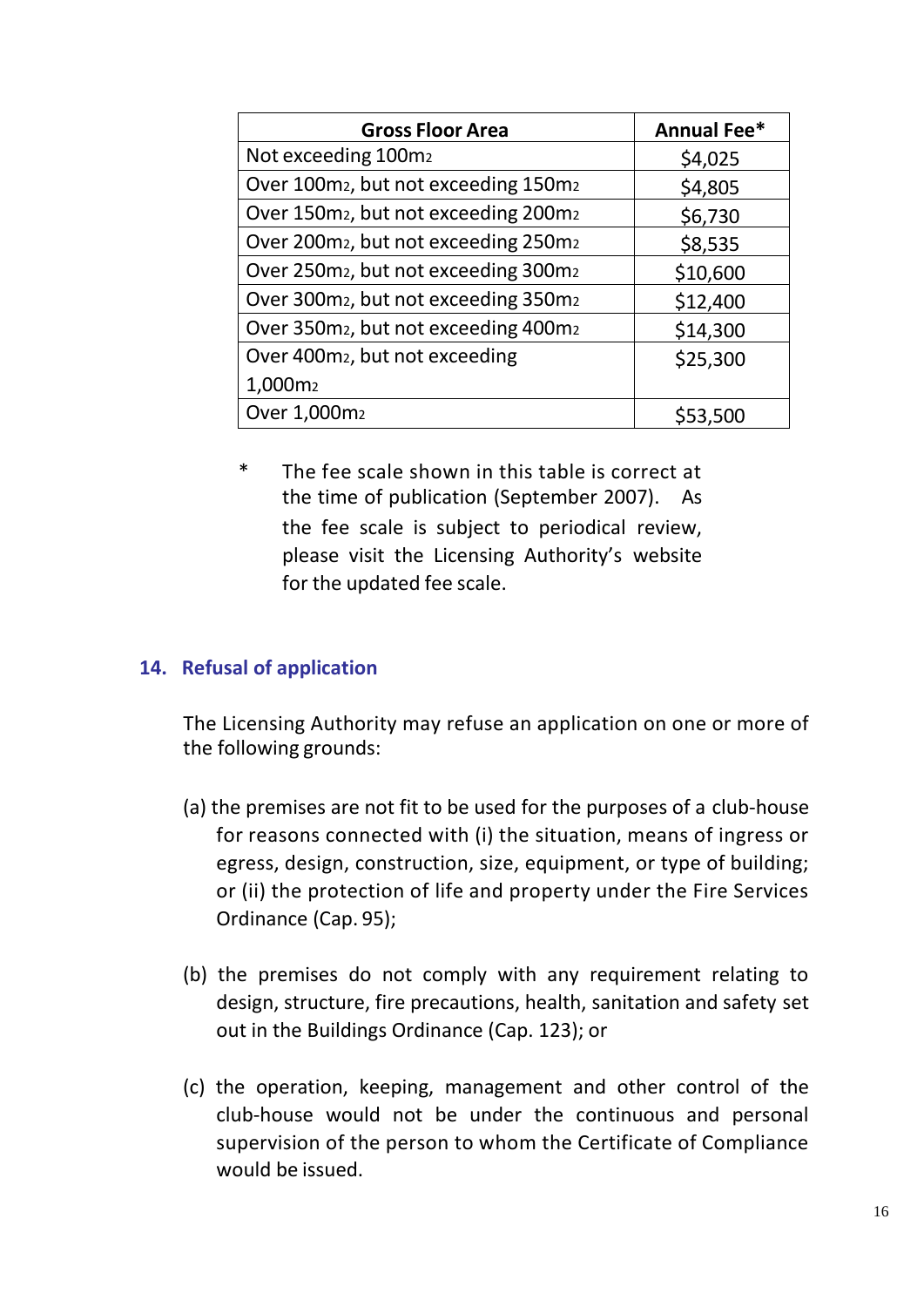## **15. Renewal of a Certificate of Compliance**

The Certificate of Compliance is subject to annual review and renewal. The holder of a Certificate of Compliance should, *not less than 3 months prior to expiration of the certificate,* apply for the certificate to be renewed for a period of time being not more than 12 months. The certificate holder should use the Renewal Form (HAD 154) for renewal.

The certificate holder should ensure that all conditions stipulated in the certificate are fully complied with. Staff of the Licensing Authority will inspect the premises to ensure that the basic fire and building safety requirements are complied with and maintained.

When all the requirements under the Clubs (Safety of Premises) Ordinance (Cap. 376) are complied with, the certificate will be renewed upon payment of the prescribed fee.

It should be noted that any Certificate of Compliance in respect of which an application for renewal is made under section 9 of the Clubs (Safety of Premises) Ordinance (Cap. 376) i.e. not less than 3 months before the expiration of the Certificate, and which expires prior to the determination of such application will, unless such application is withdrawn, or the certificate is cancelled or suspended under section 10 of the Clubs (Safety of Premises) Ordinance (Cap. 376), remain in effect until the determination by the Licensing Authority of such application.

# **16. Transfer of a Certificate of Compliance**

During the validity period of a Certificate of Compliance, the holder may apply to the Licensing Authority for transfer of the Certificate to another person. The holder and the proposed transferee have to jointly complete a Transfer Application Form (HAD 149) and submit it to the Licensing Authority. They should carefully read and follow the notes contained in the Transfer Application Form.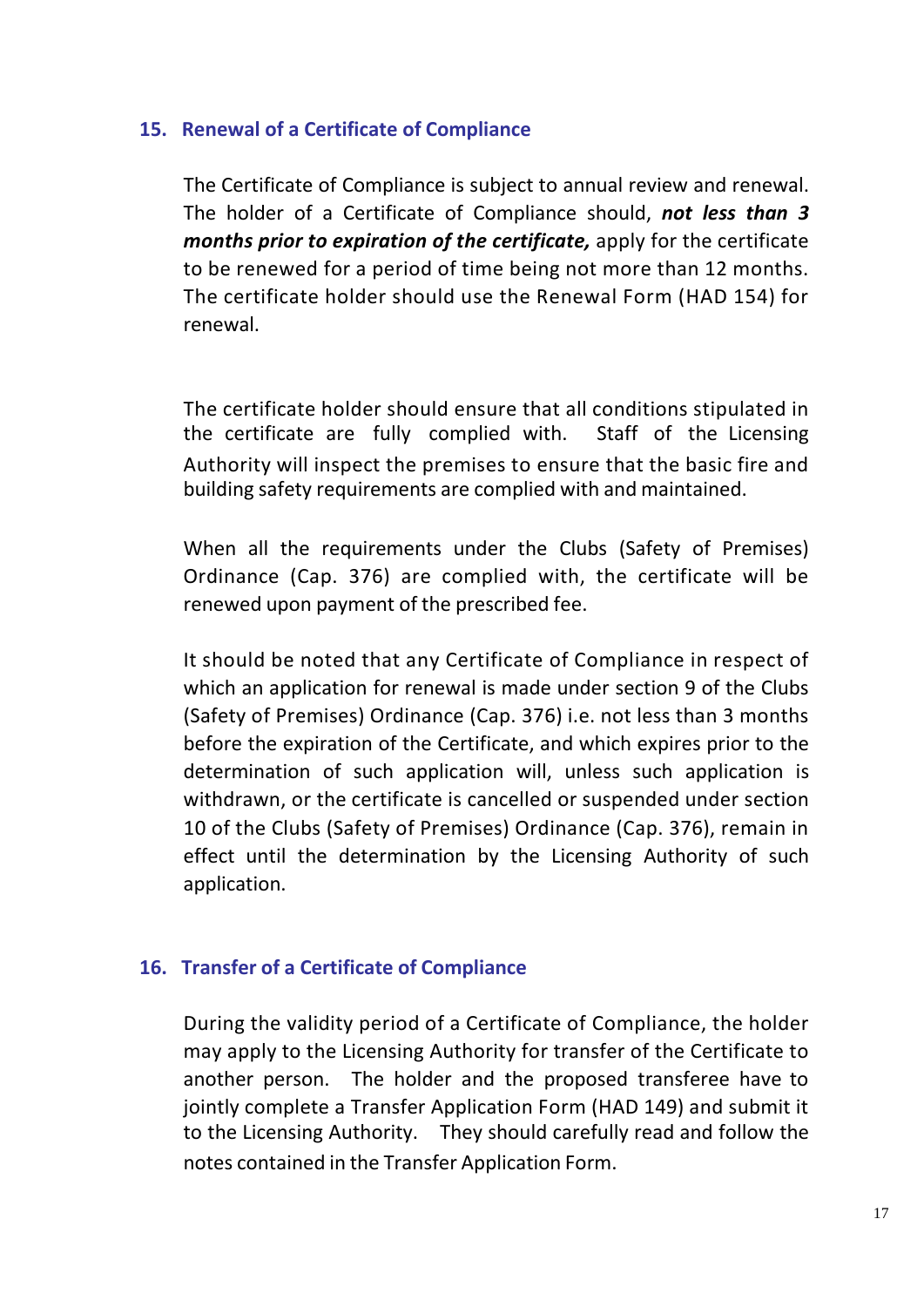The proposed transferee is equivalent to an applicant in an application for the Certificate of Compliance. The transferee is required to submit documents and information to substantiate that the club is to be operated as a club under the Clubs (Safety of Premises) Ordinance (Cap. 376) and to specify the opening hours of the club-house for its members.

When an application for transfer is approved, the Licensing Authority may impose conditions in addition to or in place of any condition previously imposed. The new holder of the Certificate (the transferee) is required to comply with all the requirements under the Clubs (Safety of Premises) Ordinance (Cap. 376) and the conditions imposed on the Certificate.

The original validity period of the Certificate will remain unchanged.

If the Licensing Authority refuses the transfer of a Certificate, the current holder will be advised in writing of the reasons for the refusal.

# **17. Appeal**

Any person aggrieved by a decision of the Licensing Authority with regard to an application, renewal, transfer, cancellation or suspension of a Certificate of Compliance may lodge an appeal with the Appeal Board under Section 13 of the Clubs (Safety of Premises) Ordinance (Cap. 376) *within 28 days* of receiving the notice of the decision.

The appellant should specify the grounds of the appeal, the particulars of evidence etc in the Notice of Appeal and copy it to the Licensing Authority. The Office of the Appeal Board, Home Affairs Bureau, is situated at 31<sub>st</sub> floor, Southorn Centre, 130 Hennessy Road, Wan Chai. The enquiry telephone number is 2835 1046.

The Notice of Appeal under Section 13 of the Clubs (Safety of Premises) Ordinance (Cap. 376) (Form 1) can be downloaded from the website [www.legislation.gov.hk](http://www.legislation.gov.hk/) "Legislation Database Cap. 376".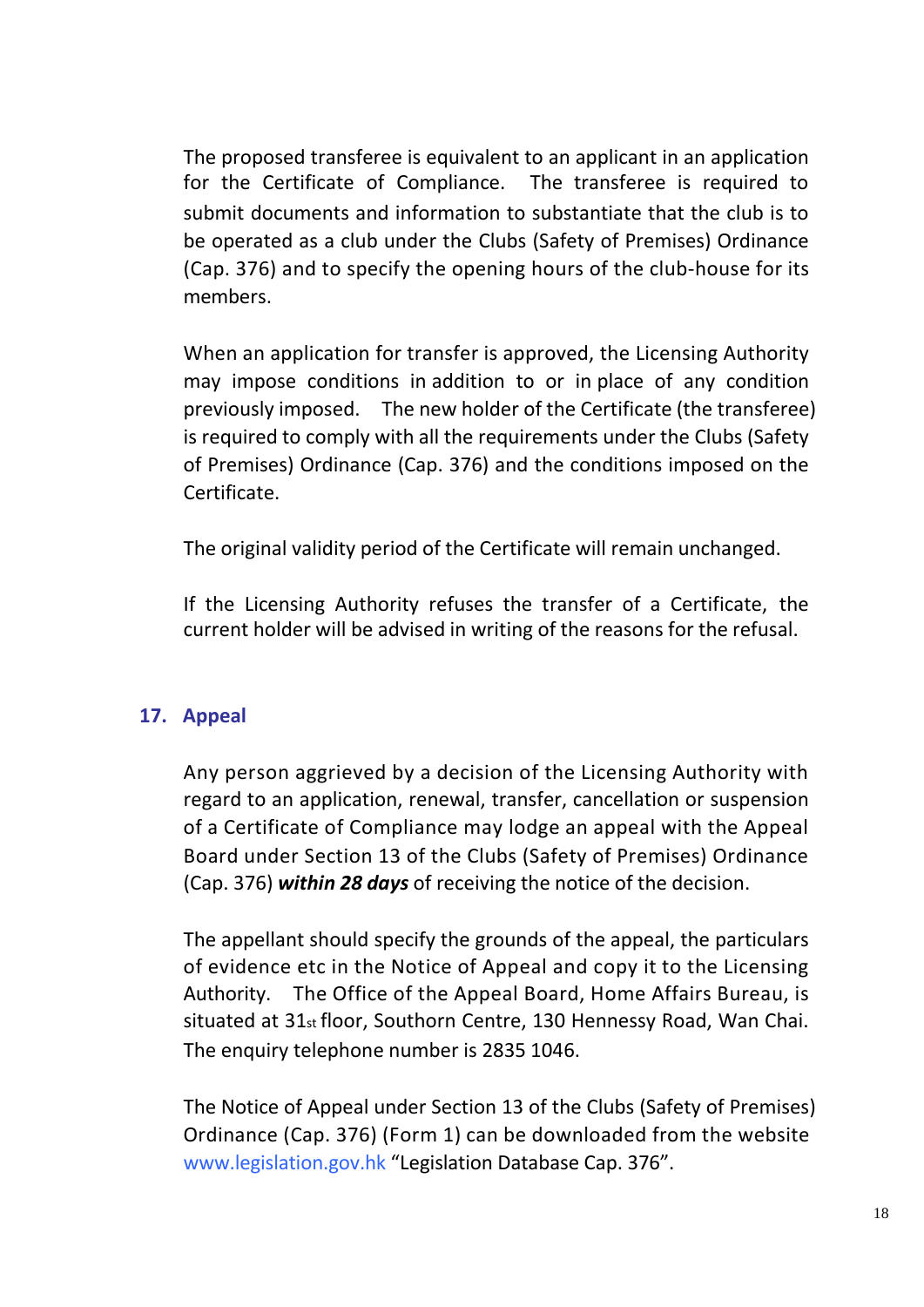It should be noted that the hearing will normally be conducted in public and the Appeal Board may decide on the costs to be paid by the appellant.

## **18. Enquiries**

Enquiries should be made to:

Office of the Licensing Authority, Home Affairs Department

| Address                | : 10/F, 14 Taikoo Wan Road, |
|------------------------|-----------------------------|
|                        | Taikoo Shing, Hong Kong     |
| <b>Enquiry Hotline</b> | : 28817034                  |
| Fax number             | : 28948343                  |
| e-mail address         | $:$ hadlaeng@had.gov.hk     |
| Website                | www.hadla.gov.hk            |

Other useful information:

# **Buildings Department**

(for building plans, unauthorized building works, and lists of authorized building professionals and registered contractors)

|                  | : 12th floor, Pioneer Centre,      |
|------------------|------------------------------------|
|                  | 750 Nathan Road, Mong Kok, Kowloon |
| Telephone number | : 26261616                         |
|                  | : 28400451                         |
|                  |                                    |

# **Fire Services Department**

(for registered fire service installations contractors, registered suppliers of fire equipment, and enquiries about the ventilation system)

Licensing & Certification Command

| Address | : $5th$ floor, South Wing,             |
|---------|----------------------------------------|
|         | Fire Services Headquarters Building,   |
|         | 1 Hong Chong Road, Tsim Sha Tsui East, |
|         | Kowloon                                |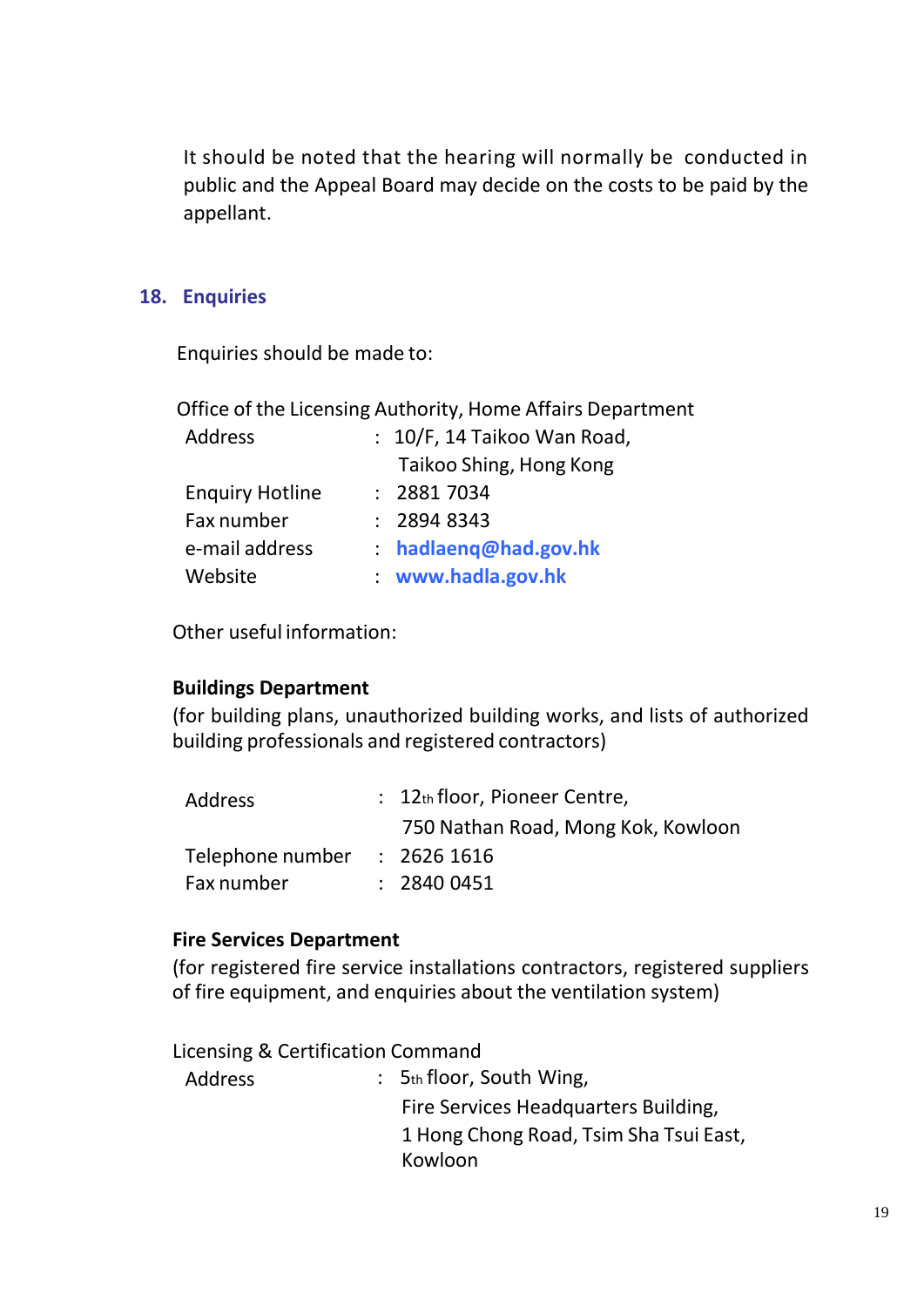| Telephone number | : 27337619 |
|------------------|------------|
| Fax number       | : 23673631 |

#### Ventilation Division

| Address                      |  | $: 5th$ floor, South Wing                         |  |  |  |  |  |
|------------------------------|--|---------------------------------------------------|--|--|--|--|--|
|                              |  | Fire Services Headquarters Building,              |  |  |  |  |  |
|                              |  | 1 Hong Chong Road, Tsim Sha Tsui East,<br>Kowloon |  |  |  |  |  |
| Telephone number : 2718 7567 |  |                                                   |  |  |  |  |  |
| Fax number                   |  | : 23822495                                        |  |  |  |  |  |

# **Electrical & Mechanical ServicesDepartment**

(for electrical and gas installations)

| <b>Address</b>          | : 3 Kai Shing Street, Kowloon |
|-------------------------|-------------------------------|
| Telephone number : 1823 |                               |
| Fax number              | : 28907493                    |

# **The Land Registry**

(for government lease and Deed of Mutual Covenant of a building)

| Address                      | $\therefore$ 19th floor, Queensway Government Offices, |
|------------------------------|--------------------------------------------------------|
|                              | 66 Queensway, Hong Kong.                               |
| Telephone number : 3105 0000 |                                                        |
| Fax number                   | : 25230065                                             |

# **Appeal Board**

| <b>Address</b>   | : 31st floor, Southorn Centre, |
|------------------|--------------------------------|
|                  | 130 Hennessy Road,             |
|                  | Wan Chai, Hong Kong            |
| Telephone number | : 28351046                     |
| Fax number       | : 25916002                     |
|                  |                                |